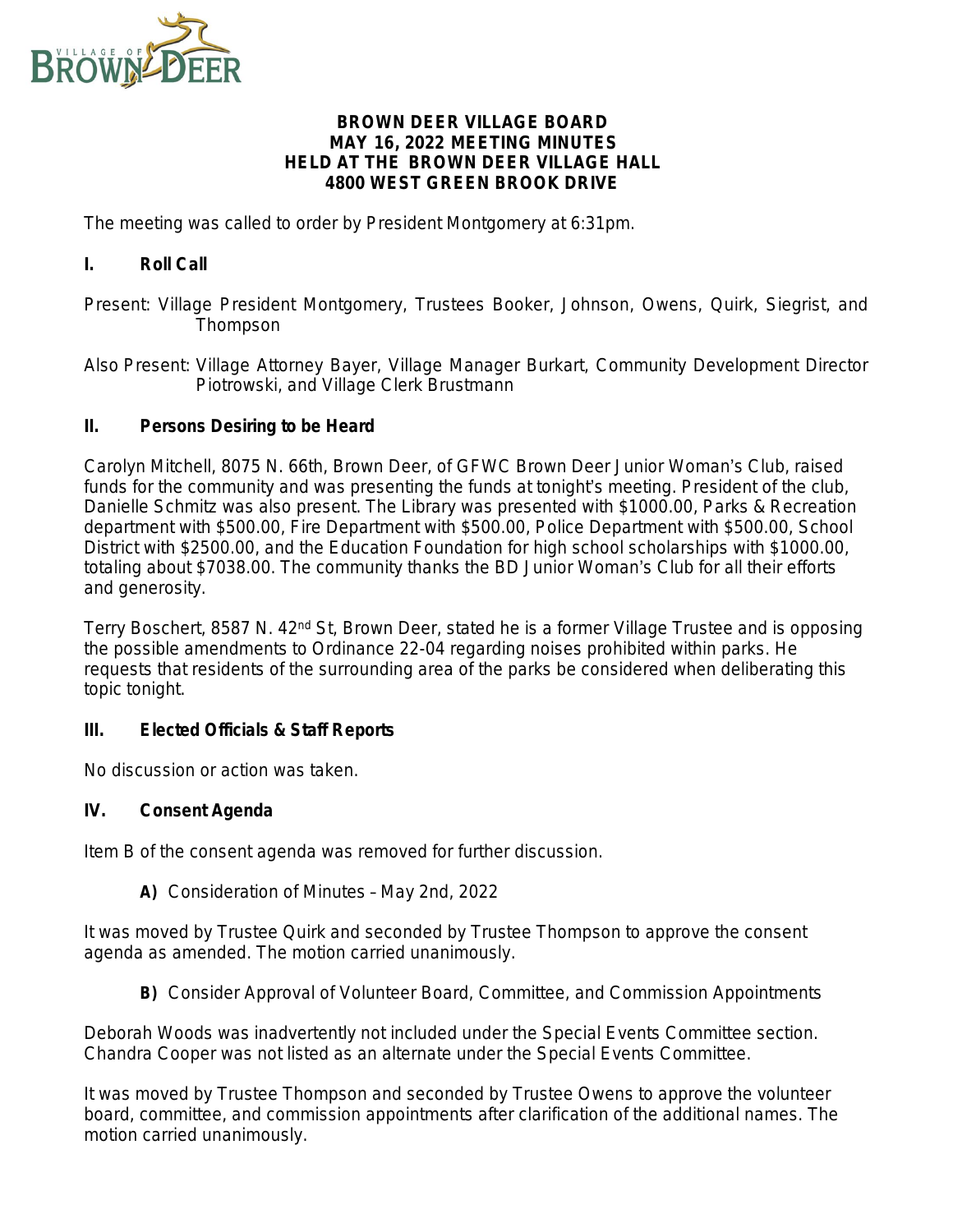# **V. New Business**

## **A) Consider Resolution #22-06 Authorizing the Issuance and Sale of \$3,295,000 General Obligation Promissory Notes**

On April 18, 2022, the Village Board approved Resolution #22-02 providing for the initiation of sale of approximately \$3,295,000 general obligation promissory notes. Brad Viegut, Managing Director of BAIRD, was in attendance and presented on the final sale of the promissory notes.

*It was moved by Trustee Siegrist and seconded by Trustee Booker to approve Resolution #22-06 authorizing the issuance and sale of \$3,295,000 general obligation promissory notes. The motion carried unanimously by a roll call vote.*

#### **B) Presentation from the Wisconsin Department of Transportation Updating on Brown Deer Rd./Green Bay Rd. Construction Progress**

Kurt Flierl, Project Manager for WisDOT, presented the project updates pertaining to construction on Brown Deer Rd/Green Bay Rd. Project communication included information being provided to the public on the WisDOT website, mailings, email updates, and advanced message boards. Mr. Flierl discussed challenges faced thus far, including traffic control, weather, and pavement conditions. The project is on schedule with an interim completion date of November 22, 2022 (restore WIS 100 travel lanes, restore WIS 57 through access) and a completion date of June 30, 2023. For questions or comments, residents were asked to contact Kurt at (414) 750-3085 or kurt.flierl@dot.wi.gov.

### **C) Review and Action of An Ordinance #22-03 to Amend Chapter 42 Parks and Recreation and to create Ten Mile Park and Community Square**

Community Development Director Piotrowski introduced Ordinance #22-03. Amendments to this ordinance were inadvertently omitted. There was a consensus from the Board to table this item to the June 6<sup>th</sup> Village Board meeting for the modifications.

## **D) Review and Action rezoning of property at 4429 W. River Lane from OVPD** – **Original Village Planned Development to P** – **Park**

Community Development Director Piotrowski introduced the ordinance to be rezoned at 4429 W. River Lane from original Village planned development to park zoning.

*It was moved by Trustee Quirk and seconded by Trustee Owens to approve the rezoning of property at 4429 W. River Lane from OVPD* – *original Village planned development to park. The motion carried unanimously.*

## **E) Review and Action on a rezoning of property at 8725 N. Deerwood Drive from OVPD**  – **Original Village Planned Development to P** – **Park**

Community Development Director Piotrowski introduced the ordinance to be rezoned at 8725 N. Deerwood Drive from original Village planned development to park zoning.

*It was moved by Trustee Quirk and seconded by Trustee Owens to approve the rezoning of*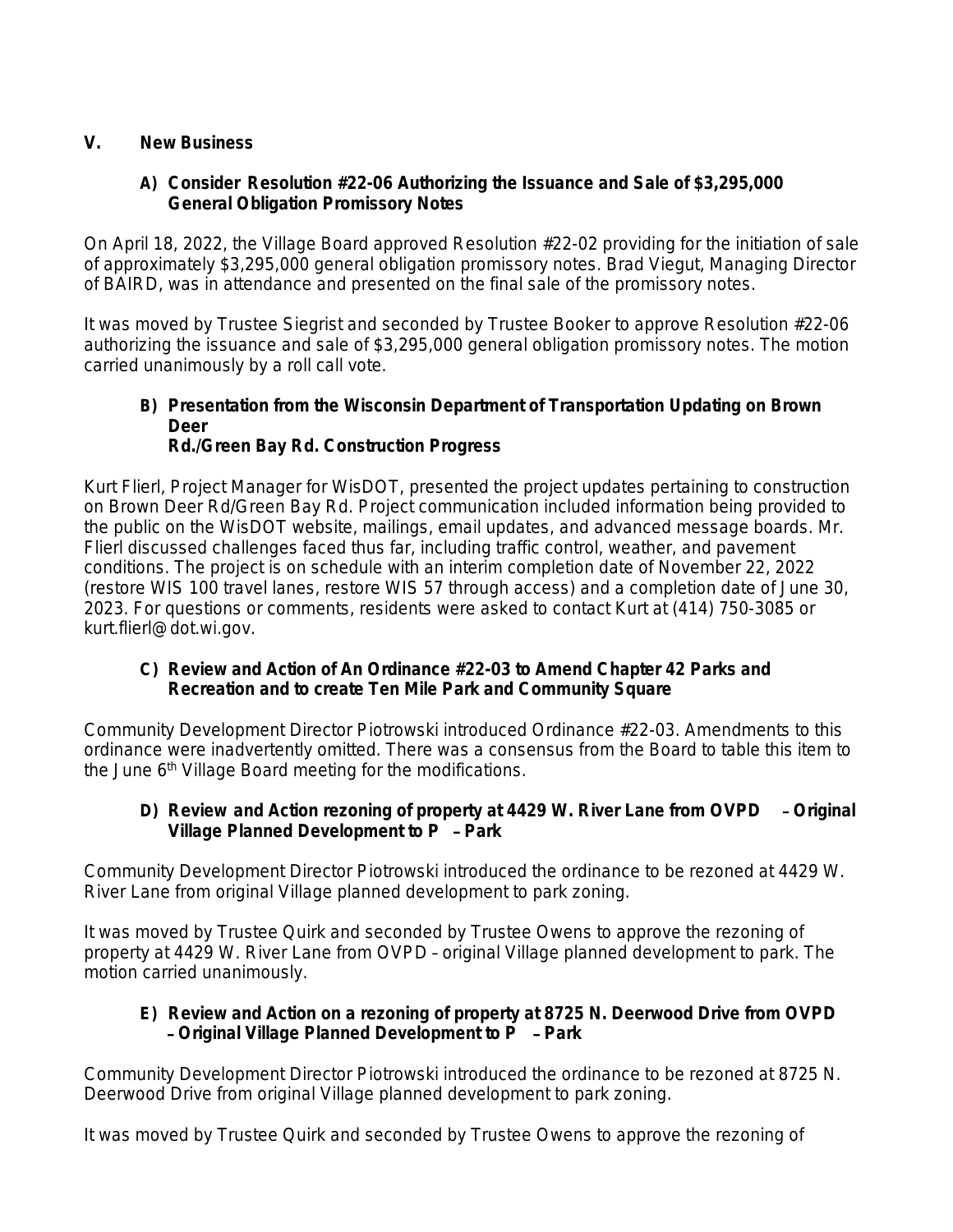*property at 8725 N. Deerwood Drive from original Village planned development to park zoning. The motion carried unanimously.*

# **F) Review and Possible Approval of Ordinance #22-04 to Amend Sec. 34-156 (6) and (7)** "**Noises prohibited** "

Community Development Director Piotrowski noted staff had identified some possible conflicts with the

proposed hours of the new Community Square and our noise ordinance, in relation to "yelling and shouting". Initially, the Community Square hours were proposed to be until 11p.m., however "yelling and shouting" were not allowed after 10p.m. Amplified music was allowed until 11p.m. on "weekends" but provided no definition of weekends. Staff has updated the parks ordinance language to allow for Community Square to remain open until 11p.m. on Fridays and Saturdays.

*It was moved by Trustee Siegrist and seconded by Trustee Owens to approve Ordinance #22-04 to Amend Sec. 34-156(6) and (7)* "*Noises prohibited*" *with the amendment to modify any reference of 11p.m. to 10p.m. The motion carried unanimously.* 

### **G) Discuss and Possible Action for Next Steps to Update Special Events Committee Ordinance**

Village Manager Burkart stated the Special Events Committee was designed to perform planning efforts for Village events throughout the year, including the Fourth of July and other legacy events. Recently, there was an inquiry raised about whether this Committee needed to receive confirmation from the Village Board to initiate any new events that weren't previously done or recognized as a legacy event.

*The Village Board provided direction to the Village Manager to draft an ordinance revision to include an annual report with proposed events for the following year and to include reference to events that involve community partnerships that fall outside budgetary restrictions. The revised ordinance will be brought to the June 6th Village Board meeting for final review.*

# **H) Consider Resolution #22-07 A Resolution Dividing and Designating Election Wards in the Village of Brown Deer**

Village Attorney Bayer stated new legislative maps were made available for state assembly, state senate, and congressional districts in Wisconsin. The Village has existing wards that are now being split by new assembly and/or district lines. Due to this split, a new ward will be created, Ward 7.

*It was moved by Trustee Thompson and seconded by Trustee Siegrist to approve Resolution #22- 07 a resolution dividing and designating election wards in the Village of Brown Deer. The motion carried unanimously by a roll call vote.*

# **I) Discuss and Possible Action on Hybrid and Posting Video Recordings on the Website for Village Board Meetings**

Village Manager Burkart noted staff is proposing for all Village Board meeting go to a hybrid format starting June 6<sup>th</sup>, 2022, for transparency. All staff and officials would still be asked to attend in person; however, call-in information would be included on the agenda to provide an option for members of the public to attend virtually rather than in person. Staff is also presenting the option to begin publishing the Village Board meeting recordings to the Village website